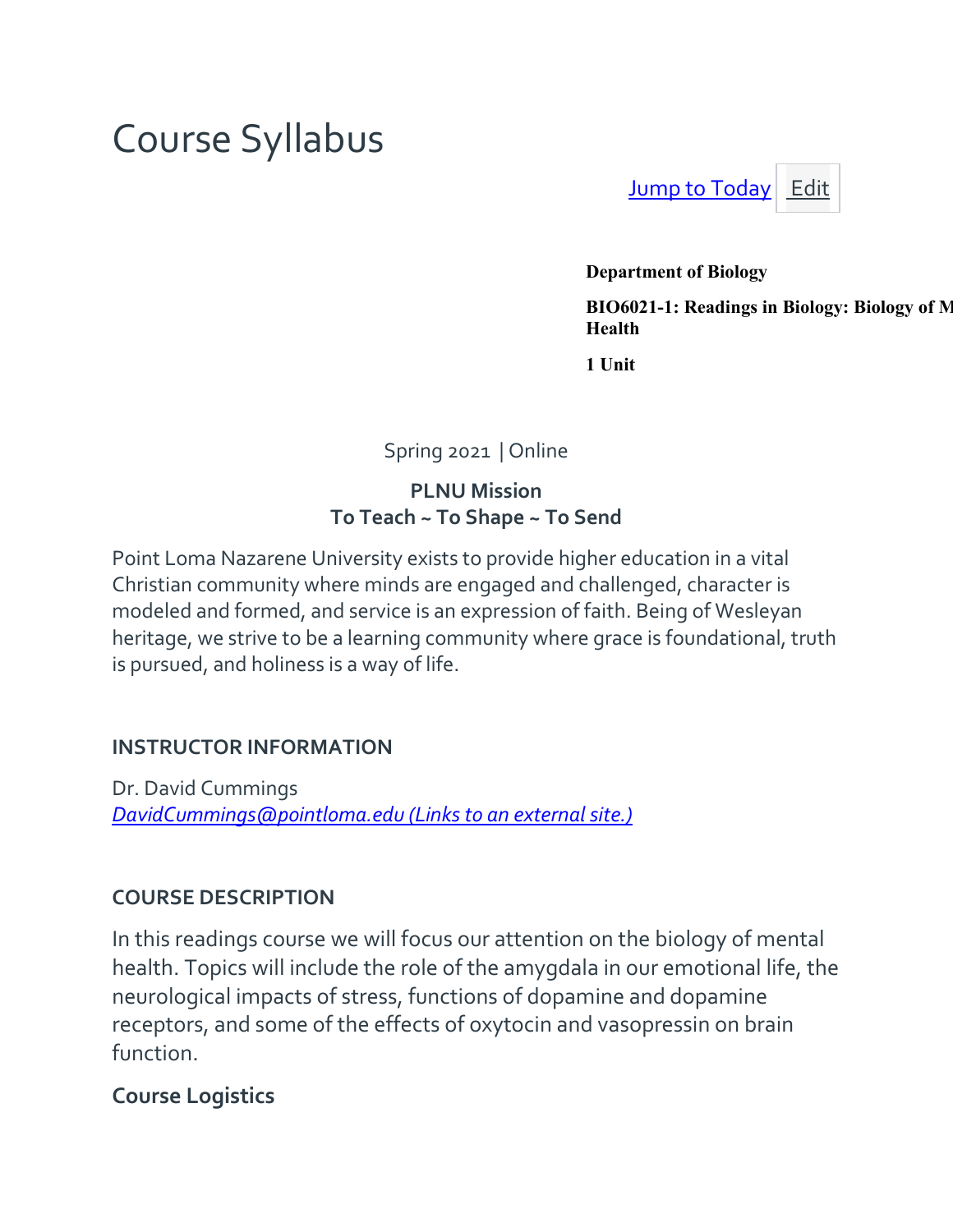Because of the social distancing protocols currently in place, we will not meet face-to-face in this class. We will, however, meet weekly on Zoom (Tuesdays 5:30-6:30 pm). You can also request a one-on-one Zoom meeting with me by emial. All of the course requirements are available as Modules in Canvas, so you will want to work your way through those Modules week-by-week. Assignments and Quizzes are due by 5:30 pm of the date they are listed on the course schedule and in the Modules. We will use class time on Tuesdays to discuss the Assignments and Quizzes.

# **COURSE LEARNING OUTCOMES**

Given a specific paper, do the following:

(a) Identify the larger context, with an understanding of its broadly reaching benefits.

(b) Make claim(s) based on evidence in the paper, and justify the claim(s).

(c) Explain the methods used to obtain key results.

# **REQUIRED AND RECOMMENDED STUDY RESOURCES**

There will be eight articles to read for this course, each of which is available free on the Internet. Additionally, you need a copy of the booklet *Reading Primary Literature: A Practical Guide to Evaluating Research Articles in Biology* by Christopher M. Gillen.

# **COURSE CREDIT HOUR INFORMATION**

In the interest of providing sufficient time to accomplish the stated Course Learning Outcomes, this class meets the PLNU credit hour policy for a 1 unit class delivered over 15 weeks.

## **Distribution of Student Learning Hours**

| <b>Assignments</b>    | <b>Hours</b> |
|-----------------------|--------------|
| Readings/assignments  | 22           |
| Zoom discussions      | 15           |
| <i><b>Quizzes</b></i> |              |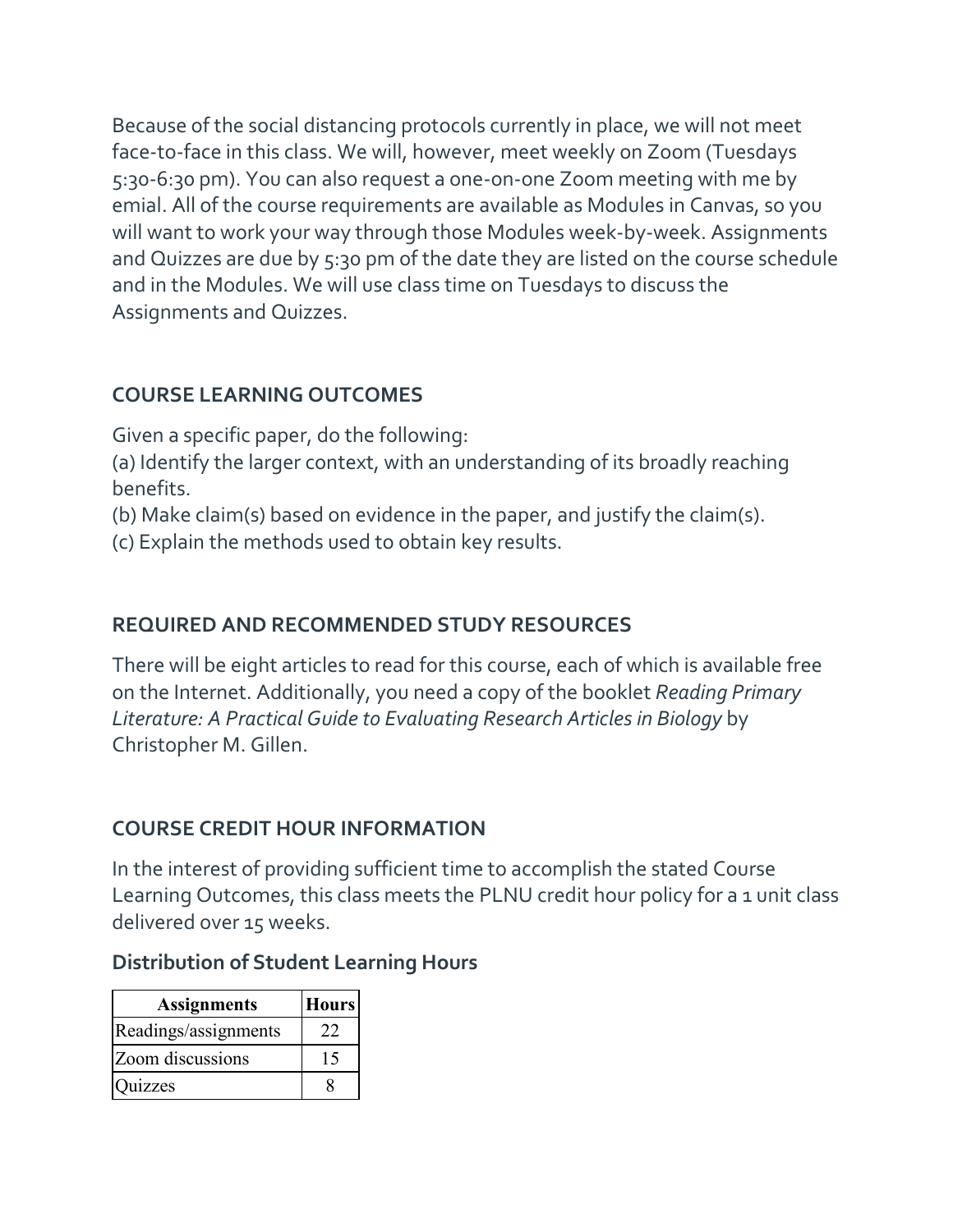#### **COURSE SCHEDULE AND ASSIGNMENTS**

All answers to Assignment and Quiz questions must be written in your own words to demonstrate that you understand the content of the articles. Direct quotes are rarely ever used in primary scientific research articles and should not be used at all in this class.

| Module 1   January 12 - February 9   How to Read a Scientific Research Article |                                                                 |  |
|--------------------------------------------------------------------------------|-----------------------------------------------------------------|--|
| January 12                                                                     | Introduce Yourself<br>Personal Approach                         |  |
| January 19                                                                     | Title<br><b>Main Point</b><br><b>Specific Question</b>          |  |
| January 26                                                                     | Introduction and Discussion                                     |  |
| February 2                                                                     | <b>Methods and Results</b>                                      |  |
| February 9                                                                     | Quiz 1                                                          |  |
| Module 2   February 16 - March 16   Focusing on Methods and Results            |                                                                 |  |
| February 16                                                                    | Diagramming the Experimental Workflow<br>Diagramming a Protocol |  |
| February 23                                                                    | Interpreting a Figure<br>Interpreting a Table                   |  |
| March 2                                                                        | Interpreting a Figure and its Methods                           |  |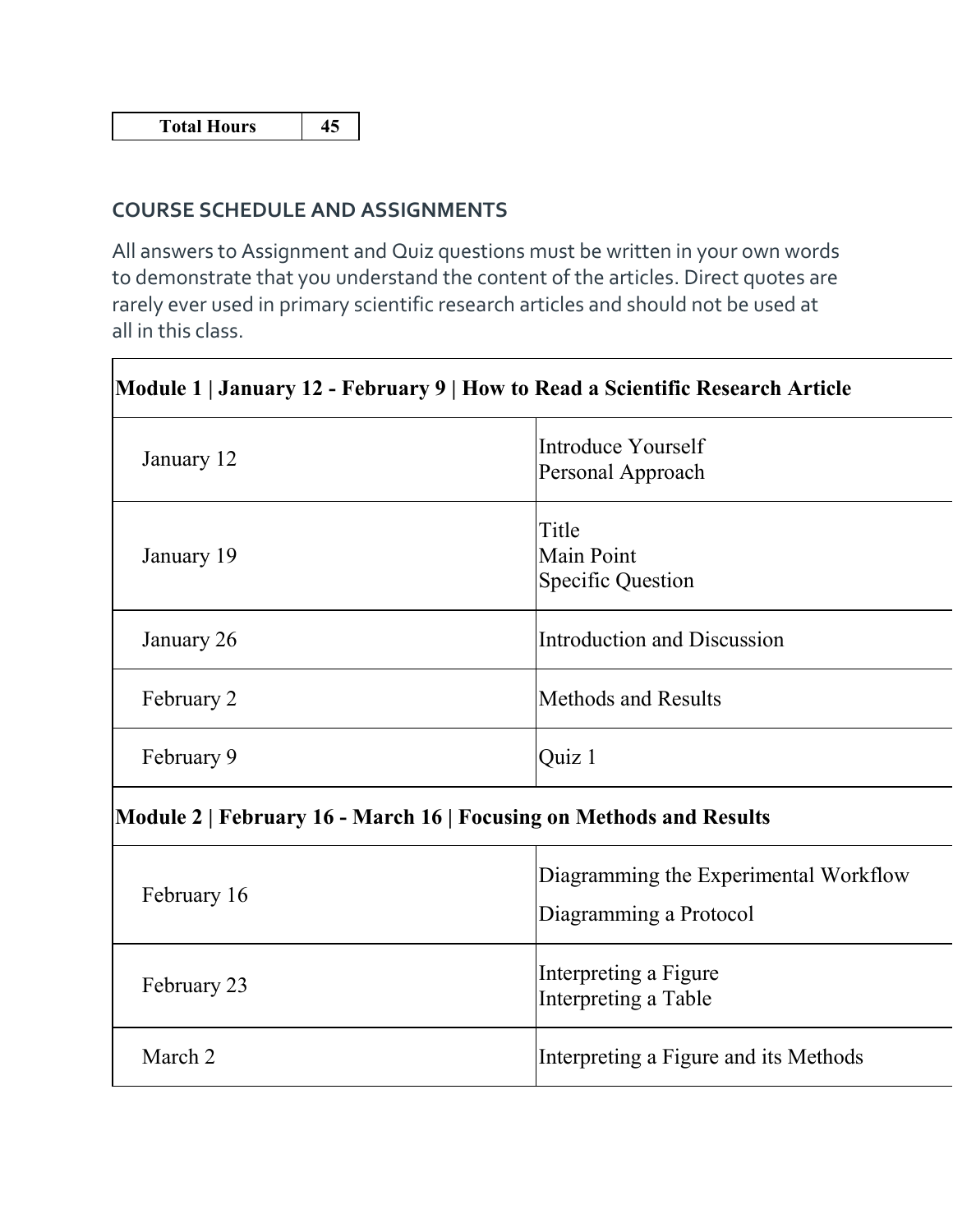| March 16                                                                | Quiz 2                                                        |  |
|-------------------------------------------------------------------------|---------------------------------------------------------------|--|
| Module 3   March 23 - April 6   Focusing on Introduction and Discussion |                                                               |  |
| March 23                                                                | Significance of the Topic<br>Background Context of this Study |  |
| March 30                                                                | Major Findings<br><b>Overall Relevance</b>                    |  |
| April 6                                                                 | Quiz 3                                                        |  |
| Module 4   April 13 - May 4   Major Claims                              |                                                               |  |
| April 13                                                                | Overall Relevance and Specific Question                       |  |
| April 20                                                                | Major Claim #1                                                |  |
| April 27                                                                | Major Claim #2                                                |  |
| May 4                                                                   | Quiz 4                                                        |  |

# **ASSESSMENT AND GRADING**

| <b>Assignment</b>               | <b>Points</b> |
|---------------------------------|---------------|
| Assignments                     | 135           |
| Quizzes                         | 135           |
| Attendance and<br>participation | 75            |
| Total                           | 345           |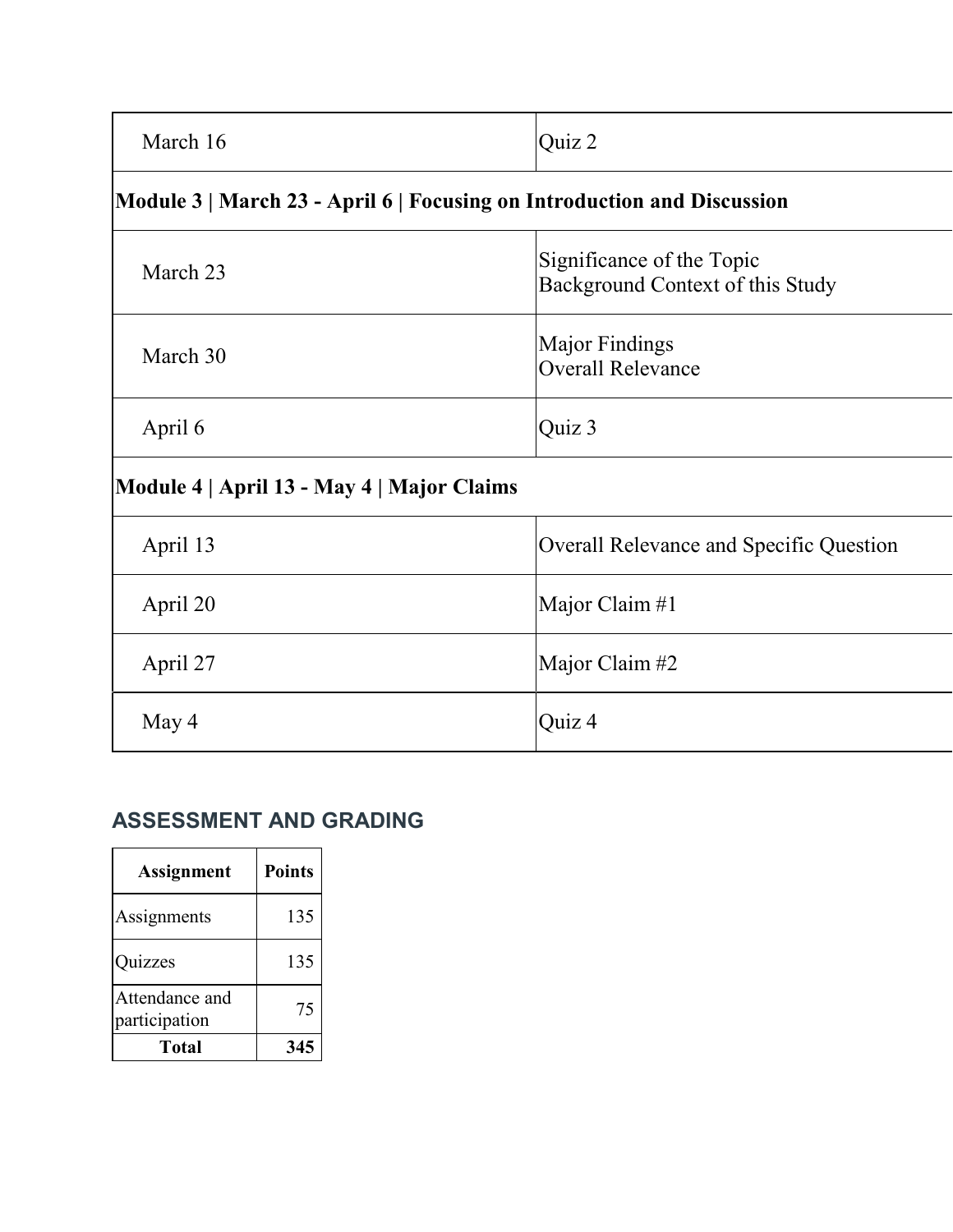Student grades will be posted in the Canvas grade book no later than midnight on Monday of each week beginning in week two of this course. It is important to read the comments posted in the grade book as they are intended to help students improve their work.

# **LATE ASSIGNMENTS**

All assignments (including Quizzes) are to be submitted by 5:30 pm on the due dates posted.

While there are due dates for weekly assignments, you are welcome to submit your work earlier in the week.

Assignments will be considered late if submitted after 5:30 pm Pacific Standard Time on the day they are due. Late assignments will only be considered with **prior** approval of the instructor.

# **PLNU COPYRIGHT POLICY**

Point Loma Nazarene University, as a non-profit educational institution, is entitled by law to use materials protected by the US Copyright Act for classroom education. Any use of those materials outside the class may violate the law.

# **PLNU ACADEMIC HONESTY POLICY**

Students should demonstrate academic honesty by doing original work and by giving appropriate credit to the ideas of others. Academic dishonesty is the act of presenting information, ideas, and/or concepts as one's own when in reality they are the results of another person's creativity and effort. A faculty member who believes a situation involving academic dishonesty has been detected may assign a failing grade for that assignment or examination, or, depending on the seriousness of the offense, for the course. Faculty should follow and students may appeal using the procedure in the university Catalog. See **Academic** [PoliciesLinks](http://catalog.pointloma.edu/content.php?catoid=18&navoid=1278) to an external site. for definitions of kinds of academic dishonesty and for further policy information.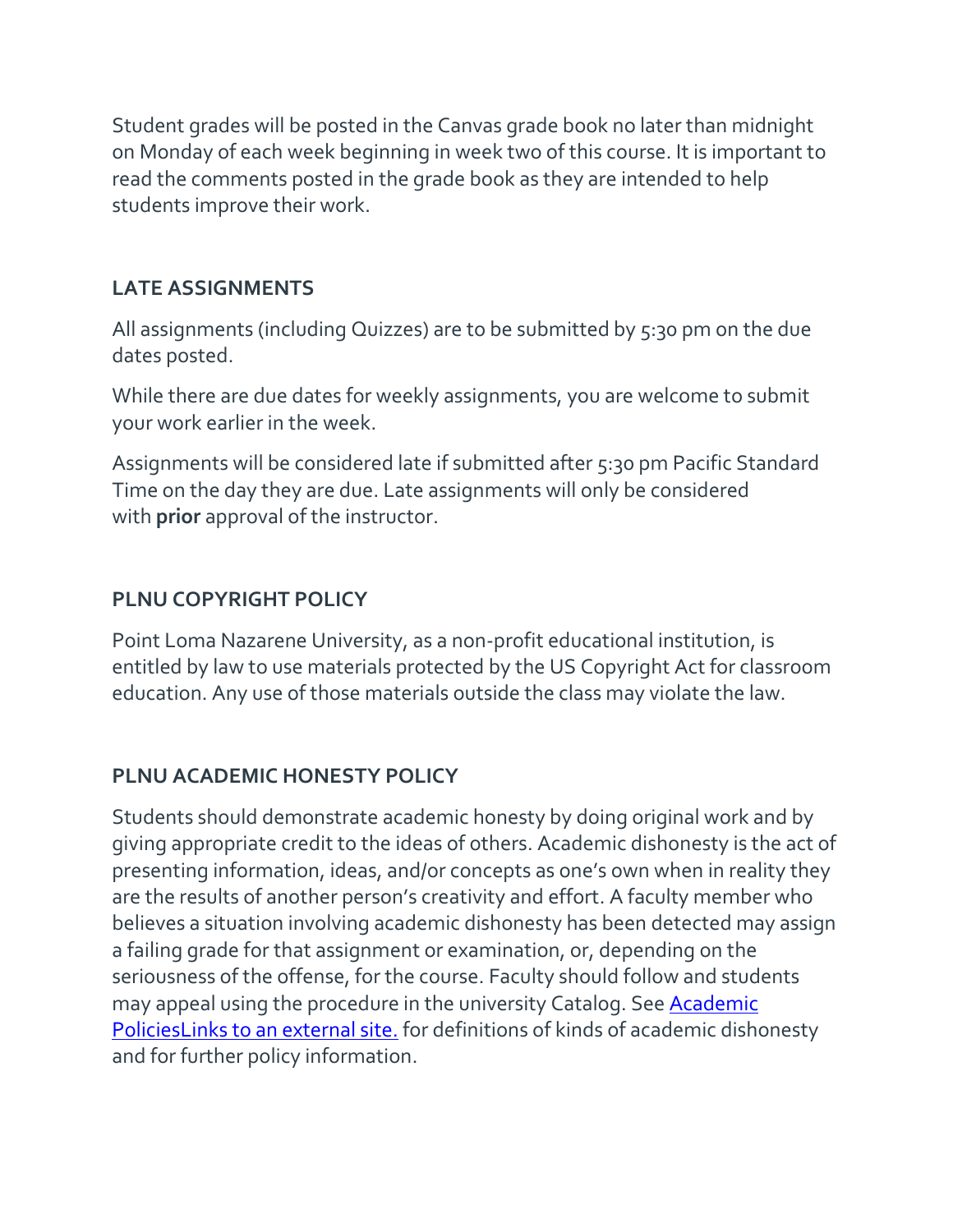# **PLNU ACADEMIC ACCOMMODATIONS POLICY**

While all students are expected to meet the minimum standards for completion of this course as established by the instructor, students with disabilities may require academic adjustments, modifications or auxiliary aids/services. At Point Loma Nazarene University (PLNU), these students are requested to register with the Disability Resource Center (DRC), located in the Bond Academic Center. [\(DRC@pointloma.edu](https://mail.google.com/mail/?view=cm&fs=1&tf=1&to=DRC@pointloma.edu) (Links to an external site.) or 619-849-2486). The DRC's policies and procedures for assisting such students in the development of an appropriate academic adjustment plan (AP) allows PLNU to comply with Section 504 of the Rehabilitation Act and the Americans with Disabilities Act. Section 504 (a) prohibits discrimination against students with special needs and guarantees all qualified students equal access to and benefits of PLNU programs and activities. After the student files the required documentation, the DRC, in conjunction with the student, will develop an AP to meet that student's specific learning needs. The DRC will thereafter email the student's AP to all faculty who teach courses in which the student is enrolled each semester. The AP must be implemented in all such courses.

If students do not wish to avail themselves of some or all of the elements of their AP in a particular course, it is the responsibility of those students to notify their professor in that course. PLNU highly recommends that DRC students speak with their professors during the first two weeks of each semester about the applicability of their AP in that particular course and/or if they do not desire to take advantage of some or all of the elements of their AP in that course.

# **PLNU ATTENDANCE AND PARTICIPATION POLICY**

Students taking online courses are expected to attend each week of the course. Attendance is defined as participating in an academic activity within the online classroom which includes posting in a graded activity in the course. (Note: Logging into the course does not qualify as participation and will not be counted as meeting the attendance requirement.)

Students who do not attend at least once in any 3 consecutive days will be issued an attendance warning. Students who do not attend at least once in any 7 consecutive days will be dropped from the course retroactive to the last date of recorded attendance.